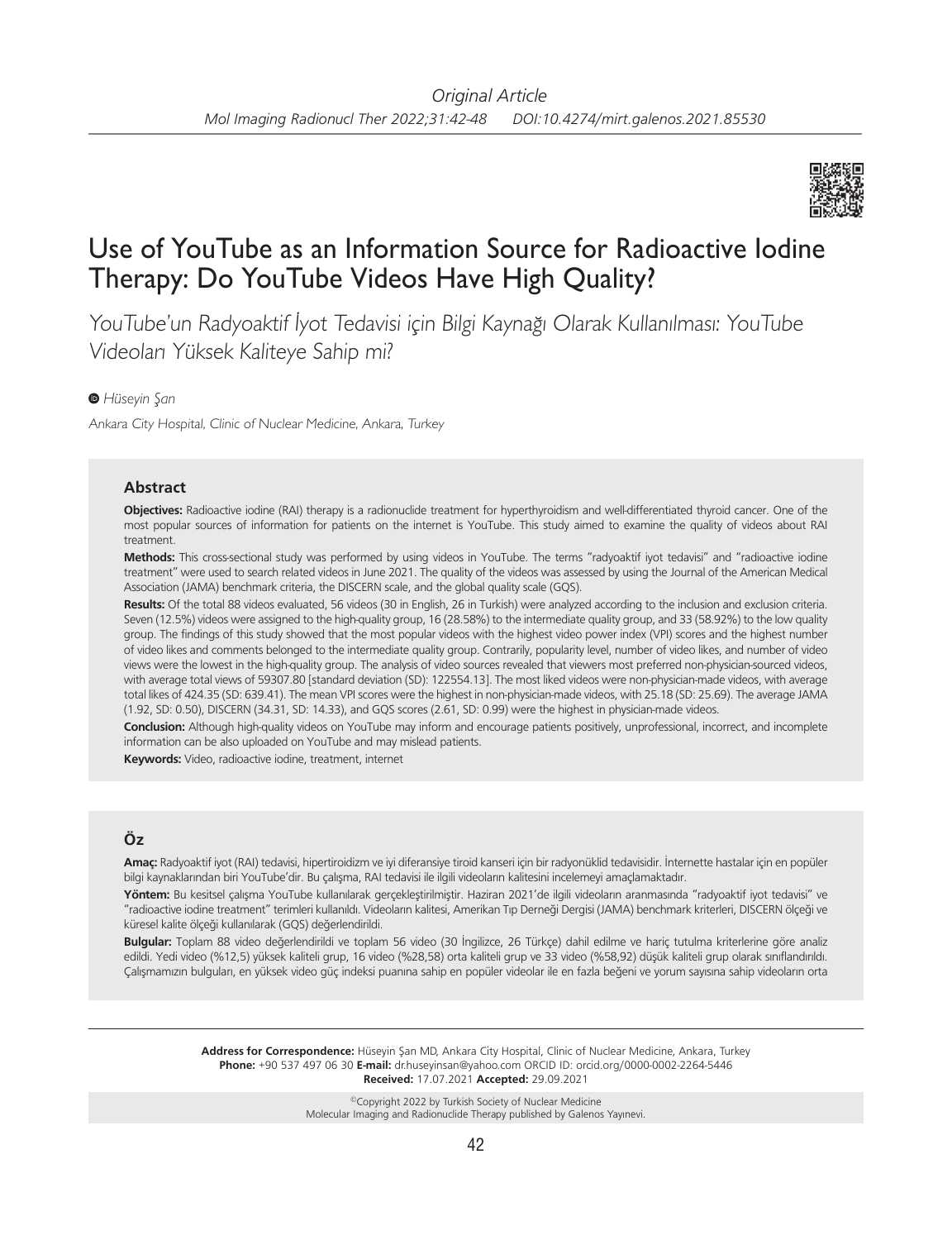kalite grubundaki videolar olduğunu gösterdi. Aksine, popülerlik düzeyi, video beğeni sayısı ve video izlenme sayısı yüksek kaliteli video grubunda en düşük bulundu. Video kaynaklarının analizinde; izleyiciler tarafından en çok tercih edilen videoların, ortalama 59307,80 [standart sapma (SS): 122554,13] izlenme sayısı ile hekim kaynaklı olmayan videolar olduğu saptandı. En çok beğenilen videolar ise ortalama 424,35 (SS: 639,41) beğeni ile hekim olmayanlara aitti. Video güç indeksi puanlarının ortalaması en yüksek 25,18 (SS: 25,69) olarak saptanmış ve hekim olmayanlara ait videolarda bulunmuştur. Doktorlara ait videolarda ortalama JAMA (1,92, SS: 0,50), DISCERN (34,31, SS: 14,33) ve GQS puanları (2,61, SS: 0,99) en yüksek olarak saptanmıştır.

**Sonuç:** Her ne kadar YouTube'deki yüksek kaliteli videolar, hastaları olumlu yönde bilgilendirebilmekte ve teşvik edici olabilmekte ise de; yanlış ve eksik bilgilendirmelerin de bu platforma yüklenebileceği ve hastaları yanıltabileceği unutulmamalıdır.

**Anahtar kelimeler:** Video, radyoaktif iyot, tedavi, internet

## **Introduction**

Radioactive iodine (RAI) was the first radiopharmaceutical of clinical importance in nuclear medicine (1). RAI treatment has been used to treat hyperthyroidism and well-differentiated thyroid carcinoma (2,3), and the basic term "radiotheranostics" has been used in clinical practice since 1940s (4). RAI treatment remains the main treatment strategy, especially in well-differentiated thyroid cancer of intermediate- and high-risk features. Moreover, RAI treatment in hyperthyroidism is safe, cost-effective, and efficient (5,6,7). Detailed verbal and written information about RAI treatment, side effects, and radiation protection precautions before, during, and after treatment preparations or requirements is always given to the patient, and signed informed consent is inevitably taken. Despite the provision of adequate information, some patients may be hesitant, anxious, and curious about RAI treatment. Thus, patients use social media websites and search engines to reach information easily. Social media websites and search engines have great potential to provide free and easy access to targeted information; however, data received can be neither accurate nor free of bias and sometimes irrelevant and incomplete (8).

At present, by the increasing access to the Internet, patients tend to utilize YouTube to obtain medical information. In a study by Yoon et al. (9) of 17.704 adults, approximately 40% used the internet for health information. YouTube is one of the most important online sources used by people for medical purposes. YouTube is a worldwide videosharing service that provides free access to videos and is an alternative platform to deliver health-related information (10). However, the advertisement and non-scientific content uploaded on YouTube raise concerns about the quality and accuracy of medical videos (10). This study aimed to evaluate the quality of contents on "radioactive iodine treatment" and "radyoaktif iyot tedavisi" by analyzing YouTube videos. To the best of our knowledge, this is the first study to evaluate the quality of YouTube videos about "radioactive iodine treatment." Results from this study

can help provide reliable and scientifically accurate video content about RAI treatment.

## **Materials and Methods**

This cross-sectional study was performed using YouTube, a video-sharing website. For video selection, the terms "radioactive iodine treatment" and "radyoaktif iyot tedavisi" were used to search for related videos on June 2021. The options "video" and "sort by the number of views" were selected as filters. All URLs retracted were recorded in an Excel sheet and assessed by a nuclear medicine specialist experienced in RAI treatment. A total of 88 videos (44 in English, 44 in Turkish) were assessed, and 56 videos (30 in English, 26 in Turkish) were included in the study according to the inclusion and exclusion criteria. The inclusion criteria were as follows: English videos on "radioactive iodine treatment" and Turkish videos on "radyoaktif iyot tedavisi." The exclusion criteria were as follows: Duplicate videos, inaccessible videos, contents unrelated to RAI treatment, and videos in a language other than English and Turkish.

Video duration (seconds), time passed since video upload (days), total views, total comments, number of comments per year, number of likes and dislikes, video like ratio [like/ (like+dislike) ×100], and video view ratio (number of views/ days) were recorded during the evaluation procedure. Video power index (VPI) (like ratio × view ratio/100), which is used to determine the video popularity level, was also calculated for each video.

The contents of the videos were categorized as "RAI treatment for thyroid cancer," "RAI treatment for hyperthyroidism," "patient experience of hyperthyroidism treatment with RAI," "patient experience of thyroid cancer treatment with RAI," "RAI treatment for thyroid cancer and hyperthyroidism," and "against RAI treatment." Video sources were analyzed into five categories as physician, patient, nuclear medicine physicist, nurse, and nutritionist. Video quality was assessed by using the Journal of the American Medical Association (JAMA) benchmark criteria, DISCERN Scale, and global quality scale (GQS).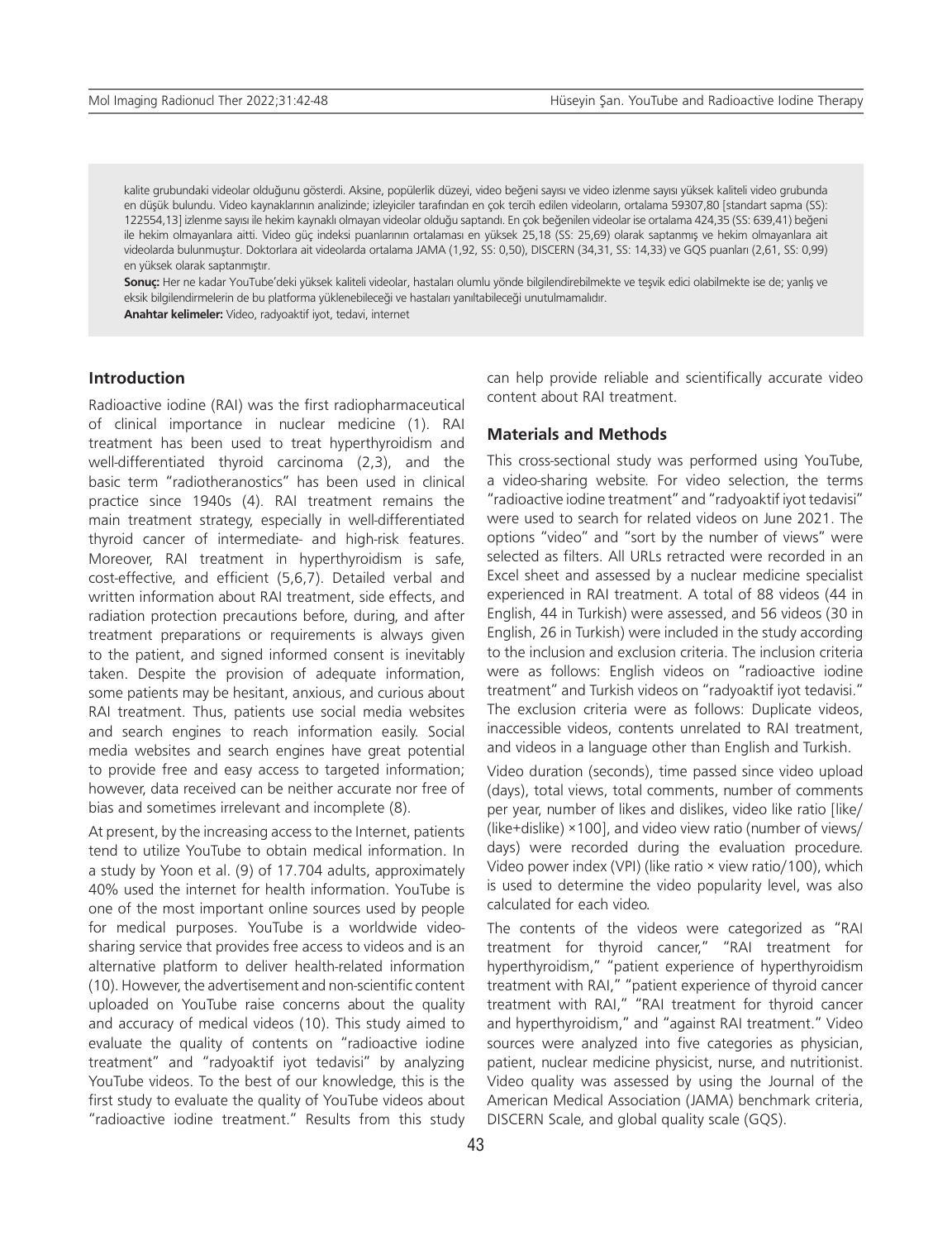The JAMA benchmark criteria, which are used to evaluate video reliability and accuracy, include the following parameters: Authorship, attribution, disclosure, and currency, with 1 point assigned for the presence of each criterion (11). A score of 0 demonstrated poor reliability and accuracy, whereas four points shows higher reliability and accuracy (11).

The DISCERN scale is an instrument consisting of questions on the quality of information about treatment options, reliability, and quality of the overall content (12). The score ranges from 0 to 80 points, with higher scores indicating the advanced level of quality (12). GQS is a 5-point instrument used to evaluate the quality, flow, and ease of use of the video content, with 1-2 points indicating low quality, three points intermediate quality, and 4-5 points high quality (13). As our study did not include any animal or human participants and the videos analyzed were accessible for everyone, the study did not require ethics committee approval. There are similar studies with the same protocol (10,14).

#### **Statistical Analysis**

Statistical analyses were performed using SPSS software version 26.0 (IBM Corp., Armonk, NY, USA). The Kolmogorov-Smirnov test was used to determine whether the obtained parameters conformed to a normal distribution. Descriptive analyses were used, and values were presented as mean  $\pm$  standard deviation (SD). The Kruskal-Wallis and Mann-Whitney U tests were used to compare continuous variables. While investigating the associations between non-normally distributed or ordinal variables, the correlation coefficients (r) and their significance (p) were calculated using the Spearman test. A probability value of p<0.05 was considered significant.

## **Results**

We have evaluated a total of 88 videos. Of these videos,  $31.81\%$  (n=28) had unrelated content, and  $4.5\%$  (n=4) were videos uploaded in languages other than English and Turkish. We have analyzed a total of 56 videos according to the inclusion and exclusion criteria. The videos were uploaded by physicians, patients, nuclear medicine physicists, nurses, and nutritionists, and the distribution of videos according to these sources were 64.28% (n=36), 30.35% (n=17), 1.79% (n=1), 1.79% (n=1), and 1.79% (n=1), respectively. According to the GQS score, videos were categorized into high-quality (n=7, 12.5%), intermediate quality (n=16, 28.58%), and low quality (n=33, 58.92%) groups. The categorization of video qualities according to their sources is shown in Table 1.

The specialties of the physicians were nuclear medicine (n=13, 36.11%), general surgery (n=9, 25%), endocrinology (n=4, 11.11%), oncology (n=2, 5.54%), radiology (n=1, 2.77%), and unknown (n=7, 19.44%). Moreover, 50% (9/18) of the physicians who uploaded videos in Turkish and 22.22% (4/18) who uploaded videos in English were nuclear medicine specialists.

Video contents were categorized as RAI treatment for thyroid cancer, RAI treatment for hyperthyroidism, patient experience of hyperthyroidism treatment with RAI, patient experience of thyroid cancer treatment with RAI, RAI treatment for thyroid cancer and hyperthyroidism, and against RAI treatment. The corresponding rates were 28.57% (16/56), 17.85% (10/56), 8.92% (5/56), 26.78% (15/56), 16.07% (9/56), and 1.78% (1/56), respectively.

The average duration of videos was 455.07 (SD: 410.11) seconds. The average time that has passed since video upload was 1820.16 (SD: 1193.86) days. The average total view was 36,856.52 (SD: 78591.75). The average number of comments was 47.30 (SD: 99.43). The average number of comments per year was 14.72 (SD: 32.79). The average number of video likes was 228.27 (SD: 428.29), and the average number of video dislikes was 12.95 (SD: 21.59). The average video like ratio was 85.21 (SD: 26.21). The average video view ratio was 24.08 (SD: 45.64). The average VPI was 17.04 (SD: 22.05) (Table 2).

The average durations of low-, intermediate-, and highquality videos were 385.55 (SD: 360.34), 483.69 (SD: 519.76), and 716 (SD: 256.63) seconds, respectively. The average time that has passed since video upload of low, intermediate-, and high-quality videos were 1743.09 (SD: 1200.74), 1809.81 (SD: 1288.07), and 2207.14 (SD: 1009.98) days, respectively. The average total views of low-, intermediate-, and high-quality videos were 41,926.70 (SD: 98,390.66), 35,159.69 (SD: 41,172.20), and 16,832.71 (SD: 11,583.25), respectively. The average numbers of comments in low-, intermediate-, and highquality videos were 41.48 (SD: 65.518), 73.13 (SD: 160.387), and 15.71 (SD: 17.49), respectively. The average numbers of comments per year in low-, intermediate-, and high-quality videos were 11.62 (SD: 22.85), 25.69 (SD: 51.10), and 4.40 (SD: 6.93), respectively. The average numbers of likes of low-, intermediate-, and high-quality videos were 199.36 (SD: 352.34), 349.56 (SD: 615.85), and 87.29 (SD: 64.76), respectively. The average numbers of dislikes of low-, intermediate-, and high-quality videos were 13.15 (SD: 21.77), 16.38 (SD: 25.31), and 4.14 (SD: 4.81), respectively. The average video like ratios of low-, intermediate-, and high-quality videos were 81.93 (SD: 29.53), 86.92 (SD: 23.76), and 96.78 (SD: 3.45),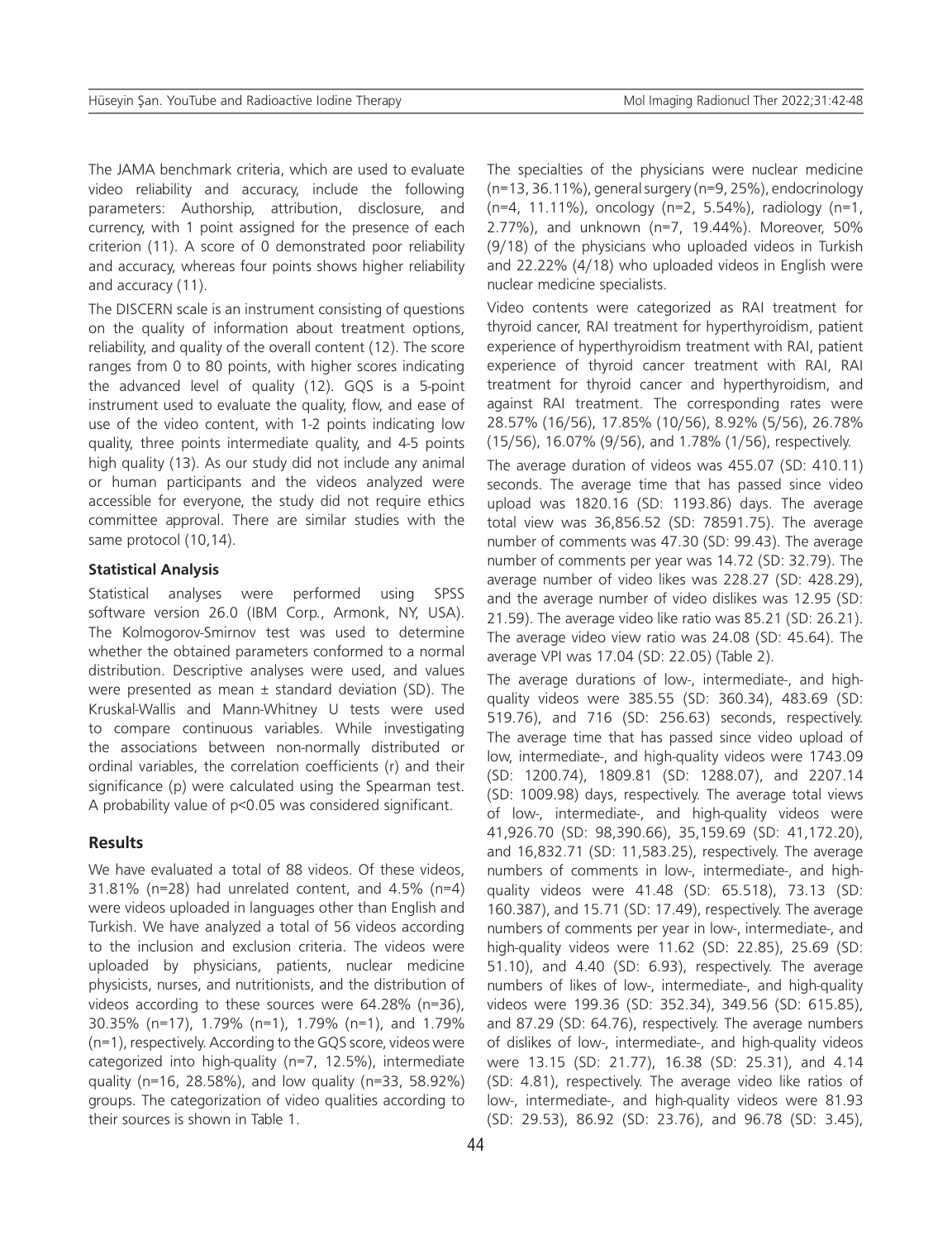respectively. The average view ratios of low-, intermediate-, and high-quality videos were 25.39 (SD: 55.32), 27.49 (SD: 31.14), and 10.10 (SD: 8.87), respectively. The average VPI scores of low-, intermediate-, and high-quality videos were 14.77 (SD: 19.23), 24.92 (SD: 29.35), and 9.67 (SD: 8.56), respectively (Table 2).

The mean JAMA, GQS, and DISCERN scores of the low, intermediate-, and high-quality videos were 1.75±0.54, 2.43±0.91, and 30.66±13.36, respectively. The mean JAMA and DISCERN scores were 1.55±0.5, 1.94±0.25, and 2.29±0.75 and 22.58±6.35, 35.25±6.43, and 58.29±3.45, respectively. The mean JAMA, GQS, and DISCERN scores of Turkish videos were 1.69±0.47, 2.42±0.90, and 30.65±13.87, respectively. The mean JAMA, GQS, and DISCERN scores of English videos were 1.80±0.61, 2.43±0.93, and 30.67±13.14, respectively (Table 2).

The analysis of video sources revealed that viewers most preferred non-physician-made videos, with average total views of 59,307.80 (SD: 122554.13). Similarly, nonphysician-made videos were the most commented videos, with average total comments of 102.95 (SD: 149.29). In addition, the most liked videos were uploaded by non-

| Table 1. Categorization of video quality and language according to sources, $n$ (%) |                               |                |                         |                 |                |                         |                 |              |
|-------------------------------------------------------------------------------------|-------------------------------|----------------|-------------------------|-----------------|----------------|-------------------------|-----------------|--------------|
|                                                                                     |                               | Video language |                         |                 |                |                         |                 |              |
|                                                                                     | <b>English</b>                |                |                         |                 | <b>Turkish</b> |                         |                 |              |
|                                                                                     |                               | Low quality    | Intermediate<br>quality | High<br>quality | Low quality    | Intermediate<br>quality | High<br>quality | <b>Total</b> |
| ၛ<br>sour<br>Video                                                                  | Physician                     | 8 (14.285%)    | 7 (12.499%)             | 3(5.357%)       | 10 (17.856%)   | 4(7.142%)               | $4(7.142\%)$    | 36 (64.285%) |
|                                                                                     | Patient                       | 8 (14.285%)    | 2(3.571%)               | $0(0\%)$        | 5 (8.928%)     | 2(3.571%)               | $0(0\%)$        | 17 (30.357%) |
|                                                                                     | Nutritionist                  | $0(0\%)$       | $0(0\%)$                | $0(0\%)$        | 1(1.785%)      | $0(0\%)$                | $0(0\%)$        | 1(1.785%)    |
|                                                                                     | Nuclear medicine<br>physicist | $0(0\%)$       | 1(1.785%)               | $0(0\%)$        | $0(0\%)$       | $0(0\%)$                | $0(0\%)$        | 1(1.785%)    |
|                                                                                     | Nurse                         | 1(1.785%)      | $0(0\%)$                | $0(0\%)$        | $0(0\%)$       | $0(0\%)$                | $0(0\%)$        | 1(1.785%)    |
|                                                                                     | Total                         | 17 (30.357%)   | 10 (17.857%)            | 3(5.357%)       | 16 (28.571%)   | $6(10.714\%)$           | $4(7.142\%)$    | 56 (100%)    |

| Table 2. General characteristics of videos according to quality and language                                             |                        |                        |                        |                |                        |                        |            |                        |
|--------------------------------------------------------------------------------------------------------------------------|------------------------|------------------------|------------------------|----------------|------------------------|------------------------|------------|------------------------|
|                                                                                                                          | Mean (SD)              |                        |                        |                |                        |                        |            |                        |
|                                                                                                                          | <b>Video quality</b>   |                        |                        | Video language |                        |                        | All videos |                        |
|                                                                                                                          | Low                    | Intermediate           | High                   | p value        | <b>Turkish</b>         | <b>English</b>         | p value    |                        |
| Video duration (second)                                                                                                  | 385.85<br>(360.347)    | 483.69<br>(519.762)    | 716<br>(256.635)       | 0.026          | 427.92<br>(473.74)     | 478.60<br>(352.52)     | 0.165      | 455.07<br>(410.11)     |
| Number of video views                                                                                                    | 41926.70<br>(98390.66) | 35159.69<br>(41172.20) | 16832.71<br>(11583.25) | 0.592          | 19724.77<br>(25625.95) | 51704.3<br>(103233.05) | 0.010      | 36856.52<br>(78591.75) |
| Number of video likes                                                                                                    | 199.36<br>(352.344)    | 349.56<br>(615.858)    | 87.29<br>(64.76)       | 0.576          | 190.15<br>(404.00)     | 261.30<br>(452.50)     | 0.027      | 228.27<br>(428.29)     |
| Number of video dislikes                                                                                                 | 13.15<br>(21.775)      | 16.38<br>(25.319)      | 4.14(4.81)             | 0.289          | 10.58<br>(22.41)       | 15.00<br>(21.03)       | 0.078      | 12.95<br>(21.59)       |
| Number of comments                                                                                                       | 41.48<br>(65.51)       | 73.13<br>(160.38)      | 15.71<br>(17.49)       | 0.335          | 29.96<br>(64.12)       | 62.33<br>(121.26)      | 0.005      | 47.30<br>(99.43)       |
| Number of comments per<br>year                                                                                           | 11.62<br>(22.85)       | 25.60<br>(51.10)       | 4.40<br>(6.93)         | 0.234          | 13.47<br>(27.69)       | 15.79<br>(37.08)       | 0.028      | 14.72<br>(32.79)       |
| <b>VPI</b>                                                                                                               | 14.77<br>(19.23)       | 24.92<br>(29.35)       | 9.67<br>(8.56)         | 0.366          | 16.42<br>(22.34)       | 17.57<br>(22.16)       | 0.411      | 17.03<br>(22.05)       |
| <b>JAMA</b> score                                                                                                        | 1.55<br>(0.5)          | 1.94<br>(0.25)         | 2.29<br>(0.75)         | 0.002          | 1.69<br>(0.47)         | 1.80<br>(0.61)         | 0.607      | 1.75<br>(0.54)         |
| <b>DISCERN</b> score                                                                                                     | 22.58<br>(6.35)        | 35.25<br>(6.43)        | 58.29<br>(3.45)        | 0.001          | 30.65<br>(13.87)       | 30.67<br>(13.14)       | 0.573      | 30.66<br>(13.36)       |
| GOS score                                                                                                                | 1.79(0.41)             | 3(0)                   | 4.14(0.37)             | 0.001          | 2.42(0.90)             | 2.43(0.93)             | 0.951      | 2.43(0.91)             |
| VPI: Video power index, JAMA: Journal of American Medical Association, GQS: Global quality scale, SD: Standard deviation |                        |                        |                        |                |                        |                        |            |                        |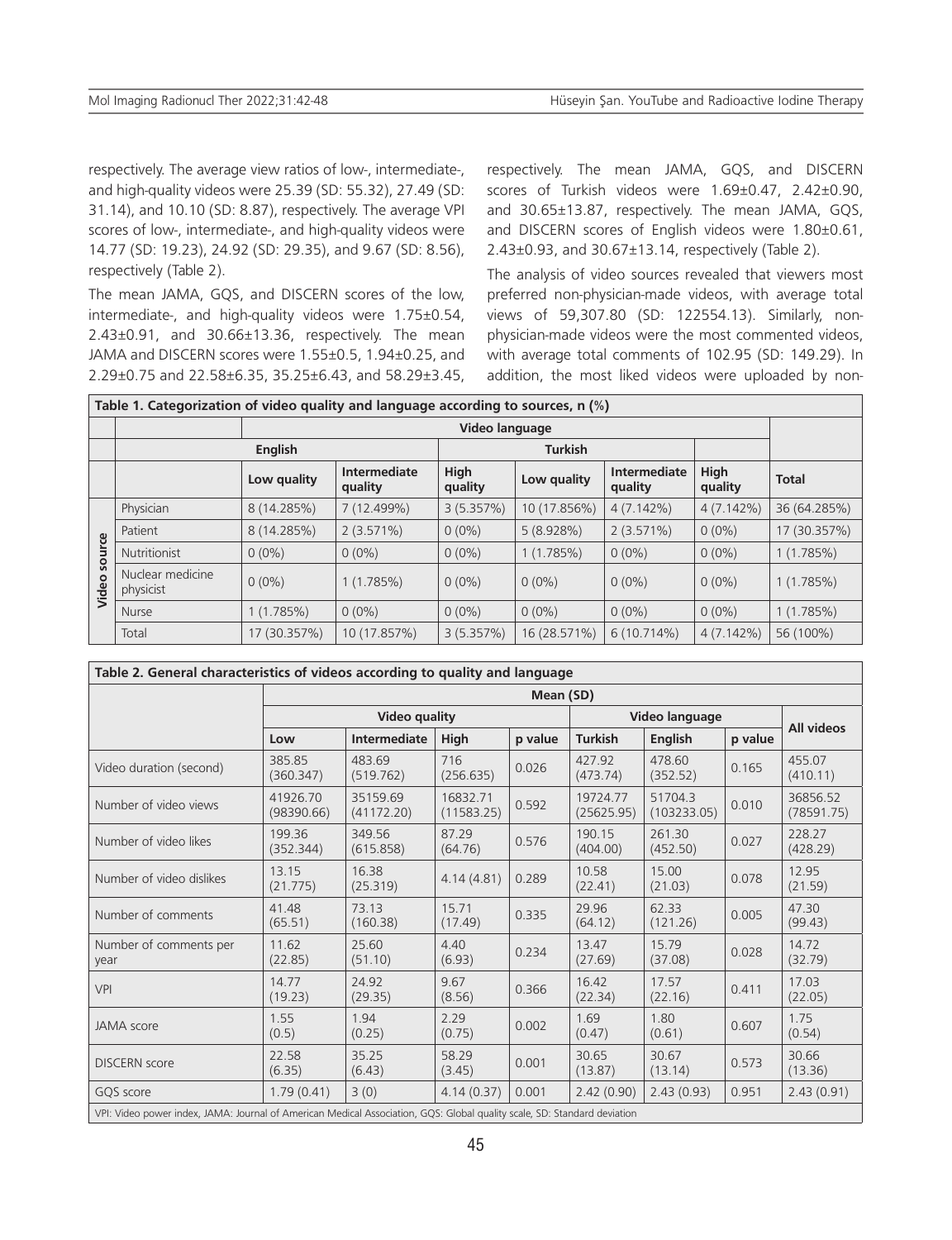physicians, with average total likes of 424.35 (SD: 639.41). The mean VPI scores were the highest in videos made by non-physicians, with an average score of 25.18 (SD: 25.69). The average JAMA (1.92, SD: 0.50), DISCERN (34.31, SD: 14.33), and GQS scores (2.61, SD: 0.99) were highest in physician-made videos.

The results of this study revealed a positive and intermediate correlation between JAMA and DISCERN (p<0.001, r=0.535) scores and between JAMA and GQS (p<0.001, r=0.521) scores. In addition, a positive and high correlation was found between DISCERN and GQS scores (p<0.001, p=0.833).

No significant difference was found (p>0.05) between Turkish and English videos in terms of JAMA, DISCERN, and GQS scores, duration, like ratio, view ratio, number of dislikes, and VPI. The difference between Turkish and English videos was significant (p<0.05) with respect to the number of views, number of likes, number of comments, and number of comments per year (Table 2).

The difference between physician-made and non-physicianmade videos was significant in terms of duration (p=0.001), total number of comments (p<0.001), number of likes (p=0.006), number of comments per year (p<0.001), JAMA score (p=0.001), DISCERN score (p=0.012), view ratio (p=0.017), VPI (p=0.044), number of views (p=0.037), and number of dislikes (p=0.025) (Table 3).

| Table 3. General characteristics of videos according to<br>sources |                                                                             |                         |         |  |  |  |
|--------------------------------------------------------------------|-----------------------------------------------------------------------------|-------------------------|---------|--|--|--|
|                                                                    | Mean (SD)                                                                   |                         |         |  |  |  |
|                                                                    | <b>Video source</b>                                                         |                         |         |  |  |  |
|                                                                    | Physician                                                                   | Non-physician           | p value |  |  |  |
| Video duration<br>(sec)                                            | 315.08 (277.29)                                                             | 707.05 (491.17)         | 0.001   |  |  |  |
| Number of video<br>views                                           | 24383.58<br>(33236.73)                                                      | 59307.80<br>(122554.13) | 0.037   |  |  |  |
| Number of video<br>likes                                           | 119.33 (179.27)                                                             | 424.35 (639.41)         | 0.006   |  |  |  |
| Number of video<br>dislikes                                        | 8.81 (14.406)                                                               | 20.40 (29.168)          | 0.025   |  |  |  |
| Number of<br>comments                                              | 16.39 (26.188)                                                              | 102.95 (149.29)         | < 0.001 |  |  |  |
| Number of<br>comments per<br>year                                  | 4.19(8.38)                                                                  | 33.66 (48.93)           | < 0.001 |  |  |  |
| VPI                                                                | 12.51 (18.62)                                                               | 25.18 (25.69)           | 0.044   |  |  |  |
| <b>JAMA</b> score                                                  | 1.92(0.5)                                                                   | 1.45(0.51)              | 0.001   |  |  |  |
| <b>DISCERN</b> score                                               | 34.31 (14.33)                                                               | 24.10 (8.24)            | 0.012   |  |  |  |
| GQS score                                                          | 2.61(0.99)                                                                  | 2.1(0.64)               | 0.056   |  |  |  |
| Global quality scale, SD: Standard deviation                       | VPI: Video power index, JAMA: Journal of American Medical Association, GQS: |                         |         |  |  |  |

## **Discussion**

The development of technology and the increase in the use of computers, tablets, and smartphones has boosted internet access. Individuals have started to prefer to search for information over the internet in almost every aspect of life. Additionally, patients have recently started to use the Internet to obtain information about diseases and treatment procedures. Many studies have reported that 80% of Internet users have obtained medical information from the Internet (15,16,17). YouTube is one of the most popular sources of information for patients (17). Studies have also shown that new videos are constantly being uploaded to YouTube (17,18,19). YouTube is watched by approximately two billion daily, and internet users spend approximately 15 min a day watching videos from this site (17,18,19). The results of three studies by Fox (20,21,22,23) have revealed that the decisions of 75% of Internet users were influenced by online information when searching about their diseases and treatment. Online platforms, particularly YouTube, have a significant potential to share medical information among users (17,20,21,22,23). However, given the minimum regulatory mechanisms for uploading videos to YouTube, doubts have arisen about the accuracy, reliability, and quality of the content and information provided (17).

Since RAI treatment is not well known by patients, this topic has been searched many times on YouTube, and many videos about RAI treatment have been uploaded and watched. To the best of our knowledge, no studies have reported the quality and reliability of videos about RAI treatment.

In our study, YouTube videos related to RAI treatment were categorized according to the GQS score. Most of the videos were of low quality, and the number of highquality videos was the lowest. This is related partly to the fact that uploaded videos contain patient experiences and are uploaded by physicians, other than nuclear medicine specialists, and non-physician health care workers.

In our study that the most viewed and commented videos, the most liked, and the most popular videos (highest VPI scores) were made by non-physicians. In addition, videos with the highest quality based on JAMA, DISCERN, and GQS scores were physician-made videos. This occurs because patients receiving RAI treatment directly describe their individual treatment-related experiences more understandably and simply. Although physician-made videos were watched and commented less because of possibly complicated scientific terms used, they were better than non-physician-made videos in terms of the scientific quality of the content.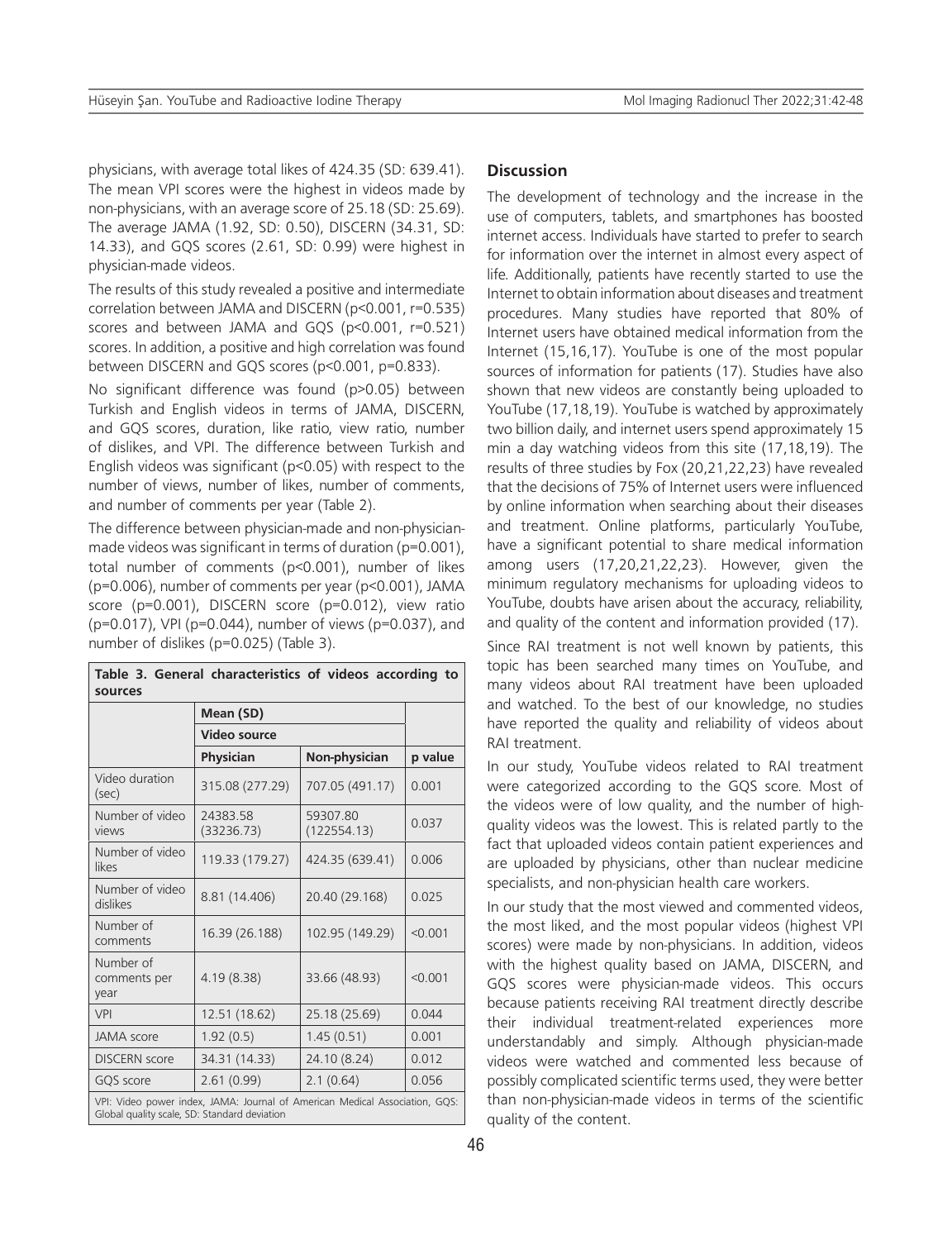The findings of our study showed that intermediate quality videos were the most popular with the highest VPI scores, likes, and comments. By contrast, high-quality videos had the lowest popularity level (VPI scores) and number of likes and views. This is because the number of high-quality videos is considerably lower than that of intermediate- and low quality videos. In all circumstances, the most popular YouTube videos of RAI treatment may not always include the highest quality of information based on our results. In addition, patients should choose videos that are beneficial to them, and it is thought that the most watched, liked, and commented videos may not provide accurate information to the patients.

In our study, Turkish and English videos of RAI treatment were not significantly different in terms of video quality and VPI. Approximately 50% of the physicians who uploaded videos in Turkish and 22% of the physicians who uploaded videos in English were nuclear medicine specialists. RAI treatment is specific to nuclear medicine, as it includes radiation safety issues for patients and their relatives. Nuclear medicine specialists should provide accurate information to the patients about the subject and clinical practice regarding RAI treatment. Therefore, more widespread use of YouTube by nuclear medicine specialists may be beneficial. It would be more appropriate to prepare videos about RAI treatment for online publication under the supervision of nuclear medicine specialists.

Although Turkish and English videos were not different in terms of quality, a significant difference was observed in the number of video views, likes, comments, and comments per year. This finding is considered to be due to the finding that English videos reached and are preferred by more YouTube users worldwide.

### **Study Limitations**

This study has several limitations. In this study, we only included videos in Turkish and English. In addition, not all YouTube videos about RAI treatment in English and Turkish were included in this study. Inclusion of videos in other languages and all videos in English and Turkish about RAI treatment may change our findings, although not highly likely. Finally, GQS, which was used to evaluate video quality, is a subjective assessment scale.

## **Conclusion**

Since RAI therapy is a specific radionuclide treatment of nuclear medicine for hyperthyroidism and welldifferentiated thyroid cancer, patients should receive highquality, and accurate information from reliable sources for their disease and treatment. Although high-quality videos on YouTube may inform and encourage patients positively, unprofessional, inaccurate, and incomplete information can be also uploaded to this platform and may mislead patients. Thus, physicians should provide detailed verbal and written information to patients about their disease and treatment and refer patients to scientific sources which they can obtain reliable information. Therefore, under the guidance of the Turkish Society of Nuclear Medicine, it is essential to prepare an official, comprehensible, illustrative, and guiding video about RAI treatment in Turkish with English subtitles. In addition, similar videos may be prepared for other radionuclide treatments and diagnostic imaging procedures of nuclear medicine and can be delivered as QR codes to patients who applied to nuclear medicine clinics.

#### **Ethics**

**Ethics Committee Approval:** This study does not require an ethics committee.

**Informed Consent:** This study does not require patient consent.

**Peer-review:** Externally peer-reviewed.

**Financial Disclosure:** The author declared that this study has received no financial support.

#### **References**

- 1. O'Malley JP, Ziessman HA. Nuclear Medicine and Molecular Imaging: The Requisites e-book: Elsevier; 2020.
- 2. Verburg FA. Differentiated Thyroid Cancer: Radioiodine Therapy. In: Ahmadzadehfar H, Biersack H-J, Freeman LM, Zuckier LS, (eds). Clinical Nuclear Medicine. Cham: Springer International Publishing, 2020;831- 844.
- 3. Dietlein M. Radioiodine Therapy for Benign Thyroid Disease. In: Ahmadzadehfar H, Biersack HJ, Freeman LM, Zuckier LS (eds). Clinical Nuclear Medicine. Cham: Springer International Publishing, 2020;815- 829.
- 4. Ermert J, Benešová M, Hugenberg V, Gupta V, Spahn I, Pietzsch HJ, Liolios C, Kopka K. Radiopharmaceutical Sciences. Clin Nucl Med 2020; 49-191.
- 5. Aktolun C, Goldsmith SJ. Nuclear medicine therapy: principles and clinical applications: Springer Science & Business Media; 2012.
- 6. Haugen BR, Alexander EK, Bible KC, Doherty GM, Mandel SJ, Nikiforov YE, Pacini F, Randolph GW, Sawka AM, Schlumberger M, Schuff KG, Sherman SI, Sosa JA, Steward DL, Tuttle RM, Wartofsky L. 2015 American thyroid association management guidelines for adult patients with thyroid nodules and differentiated thyroid cancer: the American thyroid association guidelines task force on thyroid nodules and differentiated thyroid cancer. Thyroid 2016;26:1-133.
- 7. Ross DS, Burch HB, Cooper DS, Greenlee MC, Laurberg P, Maia AL, Rivkees SA, Samuels M, Sosa JA, Stan MN, Walter MA. 2016 American thyroid Association Guidelines for diagnosis and management of hyperthyroidism and other causes of thyrotoxicosis. Thyroid 2016;26:1343-1421. Erratum in: Thyroid 2017;27:1462.
- 8. Drozd B, Couvillon E, Suarez A. Medical YouTube videos and methods of evaluation: literature review. JMIR Med Educ 2018;4:e3.
- 9. Yoon H, Jang Y, Vaughan PW, Garcia M. Older adults' internet use for health information: digital divide by race/ethnicity and socioeconomic status. J Appl Gerontol 2020;39:105-110.